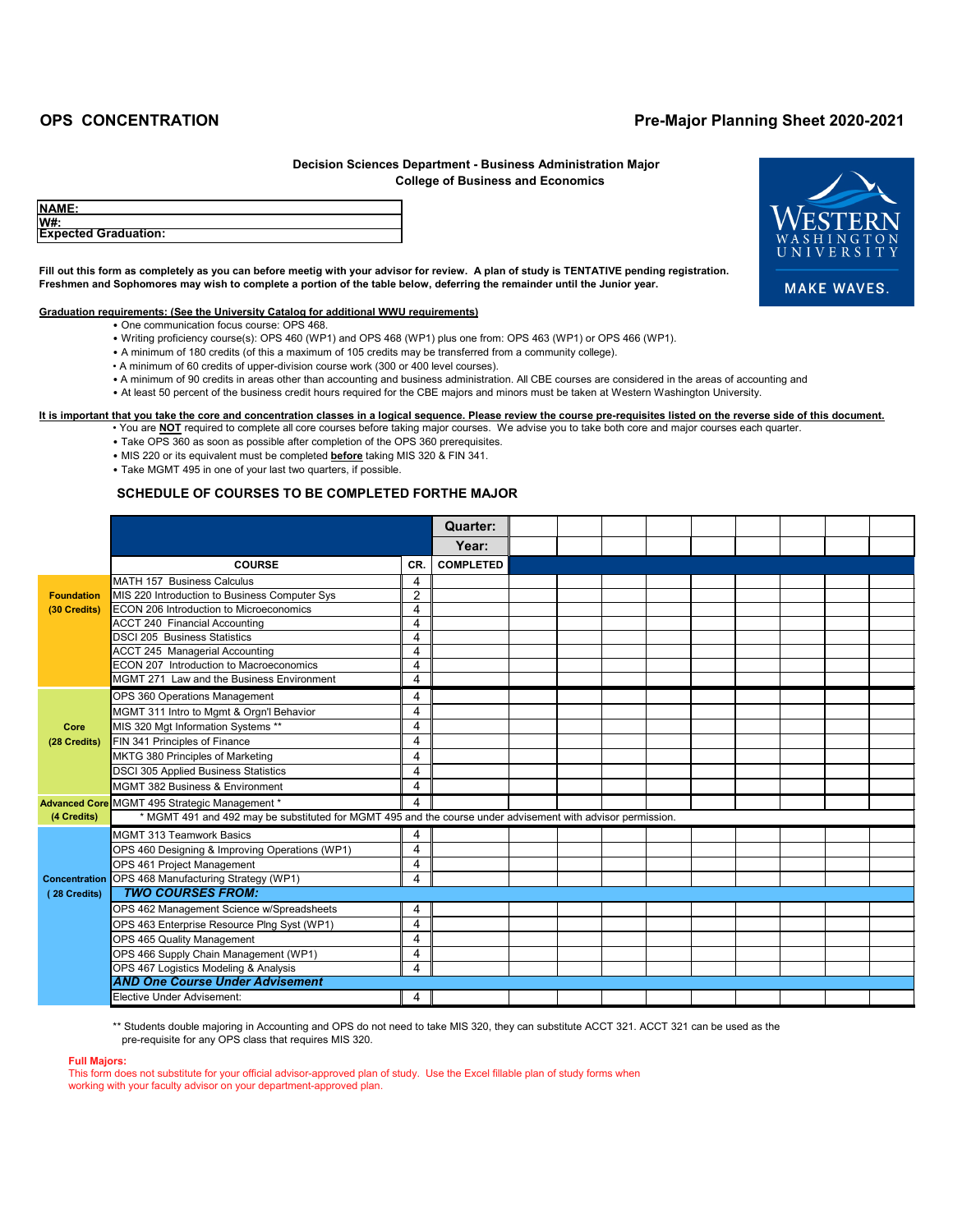|                      | <b>COURSE</b><br><b>CR</b><br><b>TITLE</b> |                |                                                             | <b>Pre-requisites</b>                                                                                       | <b>Other Restrictions</b>                             |  |  |  |
|----------------------|--------------------------------------------|----------------|-------------------------------------------------------------|-------------------------------------------------------------------------------------------------------------|-------------------------------------------------------|--|--|--|
|                      |                                            |                |                                                             |                                                                                                             |                                                       |  |  |  |
|                      | <b>MATH 157</b>                            | 4              | <b>Calculus for Business</b>                                | MATH 156 or equiv.                                                                                          |                                                       |  |  |  |
|                      | <b>MIS 220</b>                             | $\overline{2}$ | Intro: Business Computer Systems w/lab                      |                                                                                                             | CBE Pre-majors & majors receive registration priority |  |  |  |
|                      | <b>ECON 206</b>                            | 4              | Introduction to Microeconomics                              | MATH 112 or equiv.                                                                                          |                                                       |  |  |  |
| <b>Foundation</b>    | <b>ACCT 240</b>                            | 4              | <b>Financial Accounting</b>                                 |                                                                                                             |                                                       |  |  |  |
| (30 Credits)         | <b>DSCI 205</b>                            | 4              | <b>Business Statistics</b>                                  | MATH 156 or equiv.                                                                                          |                                                       |  |  |  |
|                      | ACCT 245                                   | 4              | <b>Managerial Accounting</b>                                | ACCT 240                                                                                                    |                                                       |  |  |  |
|                      | <b>ECON 207</b>                            |                | 4 Introduction to Macroeconomics                            | ECON 206 or 101 or HNRS 209 & MATH<br>112 or equiv.                                                         |                                                       |  |  |  |
|                      | <b>MGMT 271</b>                            | 4              | <b>Business Law</b>                                         |                                                                                                             |                                                       |  |  |  |
|                      |                                            |                |                                                             |                                                                                                             |                                                       |  |  |  |
|                      | <b>OPS 360</b>                             | 4              | <b>Operations Management</b>                                | <b>DSCI 205 &amp; ACCT 245</b>                                                                              | CBE Pre-majors & majors receive registration priority |  |  |  |
|                      | <b>MGMT 311</b>                            |                | 4 Intro to Mgmt & Organztl Behavior                         |                                                                                                             | CBE Pre-majors & majors receive registration priority |  |  |  |
| Core                 | MIS 320 **                                 |                | 4 Principles of Management Information SysMIS 220 or equiv. |                                                                                                             | CBE Pre-majors & majors receive registration priority |  |  |  |
| (28 Credits)         | <b>FIN 341</b>                             | 4              | <b>Principles of Finance</b>                                | ACCT 245, DSCI 205 & MIS 220 or equiv.                                                                      | CBE Pre-majors & majors receive registration priority |  |  |  |
|                      | <b>MKTG 380</b>                            |                | 4 Principles of Marketing                                   | ACCT 240 & ECON 206 or HNRS 209                                                                             | CBE Pre-majors & majors receive registration priority |  |  |  |
|                      | <b>DSCI 305</b>                            | 4              | <b>Applied Business Statistics</b>                          | DSCI 205 & MATH 157 or equiv.                                                                               | CBE Pre-majors & majors receive registration priority |  |  |  |
|                      | <b>MGMT 382</b>                            | 4              | <b>Business &amp; Environment</b>                           | <b>MGMT 271</b>                                                                                             | Full Major & JR status                                |  |  |  |
|                      |                                            |                |                                                             | MGMT 311, FIN 341, MKTG 380, OPS 360                                                                        |                                                       |  |  |  |
|                      | <b>MGMT 495*</b>                           | 4              | Strategic Management                                        | & MIS 320 or ACCT 321                                                                                       | Full Major & JR status                                |  |  |  |
| <b>Advanced Core</b> |                                            |                |                                                             | * MGMT 491 and 492 may be substituted for MGMT 495 and the course under advisement with advisor permission. |                                                       |  |  |  |
| (4 Credits)          | <b>MGMT 491</b>                            | 4              | Small Business Entrepreneurship                             | MGMT 311, FIN 341, MKTG 380, OPS 360<br>& MIS 320 or ACCT 321                                               | Full Major & JR status                                |  |  |  |
|                      | <b>MGMT 492</b>                            | 4              | <b>Entrepreneurial Problems</b>                             | <b>MGMT 491</b>                                                                                             | Full Major & JR status                                |  |  |  |
|                      |                                            |                |                                                             |                                                                                                             |                                                       |  |  |  |
|                      | <b>MGMT 313</b>                            | 4              | <b>Teamwork Basics</b>                                      | <b>MGMT 311</b>                                                                                             | Full Major                                            |  |  |  |
|                      | <b>OPS 460</b>                             |                | Designing & Improving Operations (WP1)                      | <b>OPS 360</b>                                                                                              | <b>Full Major</b>                                     |  |  |  |
|                      | <b>OPS 461</b>                             | 4              | <b>Project Management</b>                                   | <b>OPS 360</b>                                                                                              | Full Major                                            |  |  |  |
| <b>Concentration</b> | <b>OPS 468</b>                             | 4              | Manufacturing Strategy (WP1)                                | <b>OPS 360</b>                                                                                              | Full Major                                            |  |  |  |
| (28 Credits)         | <b>Two Courses From:</b>                   |                |                                                             |                                                                                                             |                                                       |  |  |  |
|                      | <b>OPS 462</b>                             |                | 4 Management Science w/Spreadsheets                         | OPS 360 & MIS 320 or ACCT 321                                                                               | Full Major                                            |  |  |  |
|                      | <b>OPS 463</b>                             |                | 4 Enterprise Resource Plng Syst                             | <b>OPS 360</b>                                                                                              | <b>Full Major</b>                                     |  |  |  |
|                      | OPS 465                                    | 4              | <b>Quality Management</b>                                   | <b>OPS 360</b>                                                                                              | <b>Full Major</b>                                     |  |  |  |
|                      | <b>OPS 466</b>                             |                | 4 Supply Chain Management                                   | OPS 360                                                                                                     | Full Major                                            |  |  |  |
|                      | <b>OPS 467</b>                             |                | 4 Logistics Modeling & Analysis                             | <b>OPS 360</b>                                                                                              | <b>Full Major</b>                                     |  |  |  |

\*\* Students double majoring in Accounting and OPS do not need to take MIS 320, they can substitute ACCT 321. ACCT 321 can be used as the pre-requisite for any OPS class that requires MIS 320.